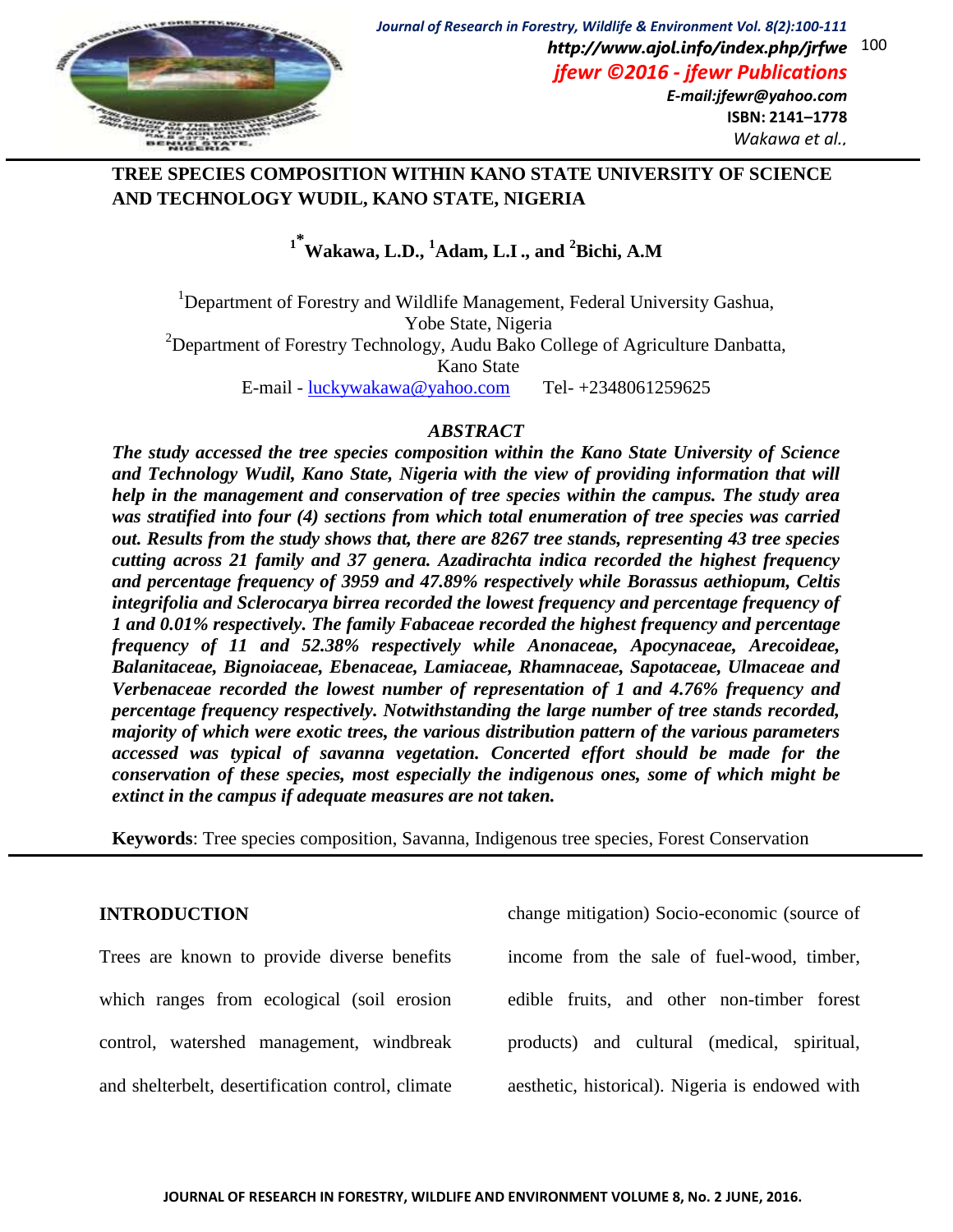a rich biodiversity with an estimated plant species of about 7,895 from 338 families and 2,215 genera (FGN, 2006). However, these plants species are disappearing at an alarming rate owing largely to deforestation and other land use practices. For example in Africa 60 – 80% of the population were reported to depend solemnly on plants for their wellbeing (Adesuyi, *et al.,* 2012), while about 85% of domestic energy use in Nigeria was reported to come from wood (FMEnv. , 2006). In Northern Nigeria over 80% of the population depend on wood as their source of energy and fuel wood collection accounts for about 90% of forest removal in Nigeria (Abdulrashid and Yaro 2014; Adegbehin, 1990). With a large and ever growing population, it is expected that these figure will continue to rise unless a viable alternative devoid of irregularities in supply, affordable as well as accessible is provided.

The vegetation type of Kano state is mainly savanna, climatically defined into Northern guinea savanna and Sudan savanna. The vegetation is characterised with little vegetation of shrubs, tree and few trees. The vegetation cover is now altered as a result of climate change and human activities. Some part of the sudan has now become part of the semiarid region as a result of desertification attributed to firewood collection, overgrazing, urbanization, land clearing for agriculture and bush burning. Shrubs, grasses and few trees dominate the vegetation of Northern Nigeria landscape (Tukur, 2013).

Unless deliberate and consistent effort are made towards the management and conservation of our vegetation resources particularly in Northern Nigeria and other similar region worldwide, we might be face with a serious crisis in the near future occasioned by scarcity of resources. There is therefore the need for accurate and adequate information on the prevalence and composition of tree species as an important step towards the management and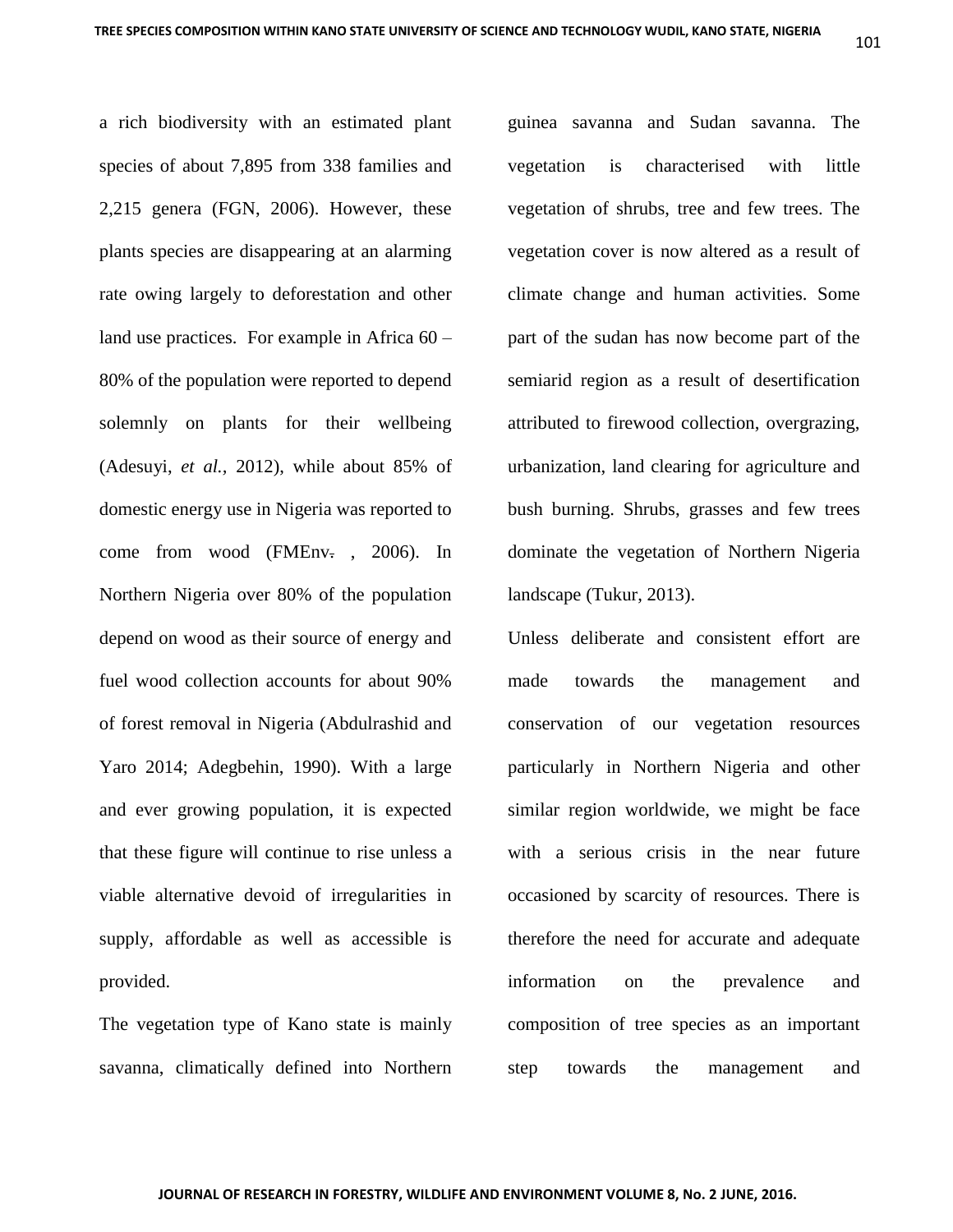conservation of our vegetation resources. However, such information are scarce (Zisadza-Gandiwa *et al*., 2013), it will not be surprising if species of plants that are thought to be abundant might actually be endangered while those thought to be endangered might be on the verge of extinction due to limited data on flora composition (Ikyaagba *et al.,* 2015) hence the justification of this study, moreover we have not come across any documented material detailing the composition of tree species within Kano State University of Science and Technology which is vital for management and conservation purpose.

#### **METHODOLOGY**

#### **Study area**

Kano state lies between latitude  $12^{0}40'$  and  $10^0$ 30' N and longitude  $7^0$ 40' and  $9^0$ 30' E. The climate is characterised into dry and wet season. The dry season usually starts from November – March, while the rainy season

starts from May to September. Mean annual rainfall is about 690 mm while mean annual temperature ranges between a maximum of  $33^0$ C and a minimum of 19<sup>0</sup>C.

The vegetation is mainly savanna, climatically defined into Northern guinea savanna and Sudan savanna. Northern guinea savanna is characterized by open woodland or brush with shorter grasses while the southern guinea savanna has taller grasses. The Sudan savanna has scattered trees in open grassland. common tree and shrubs found in this region includes; *Adansonia digitata, Vitex doniana, Diospyros mespiliformis, Tamarindus indica, Khaya senegalensis, Acacia senegal, Acacia nilotica, Acacia seyel, Faidherbia albida, Balanites aegyptiaca, Parkia biglobosa, Guiera senegalensis, Borassus aethiopum, Piliostigma thonningii, Ziziphus spina-christi, Hyphaene thebaica* and *Anogeissus leiocarpus.*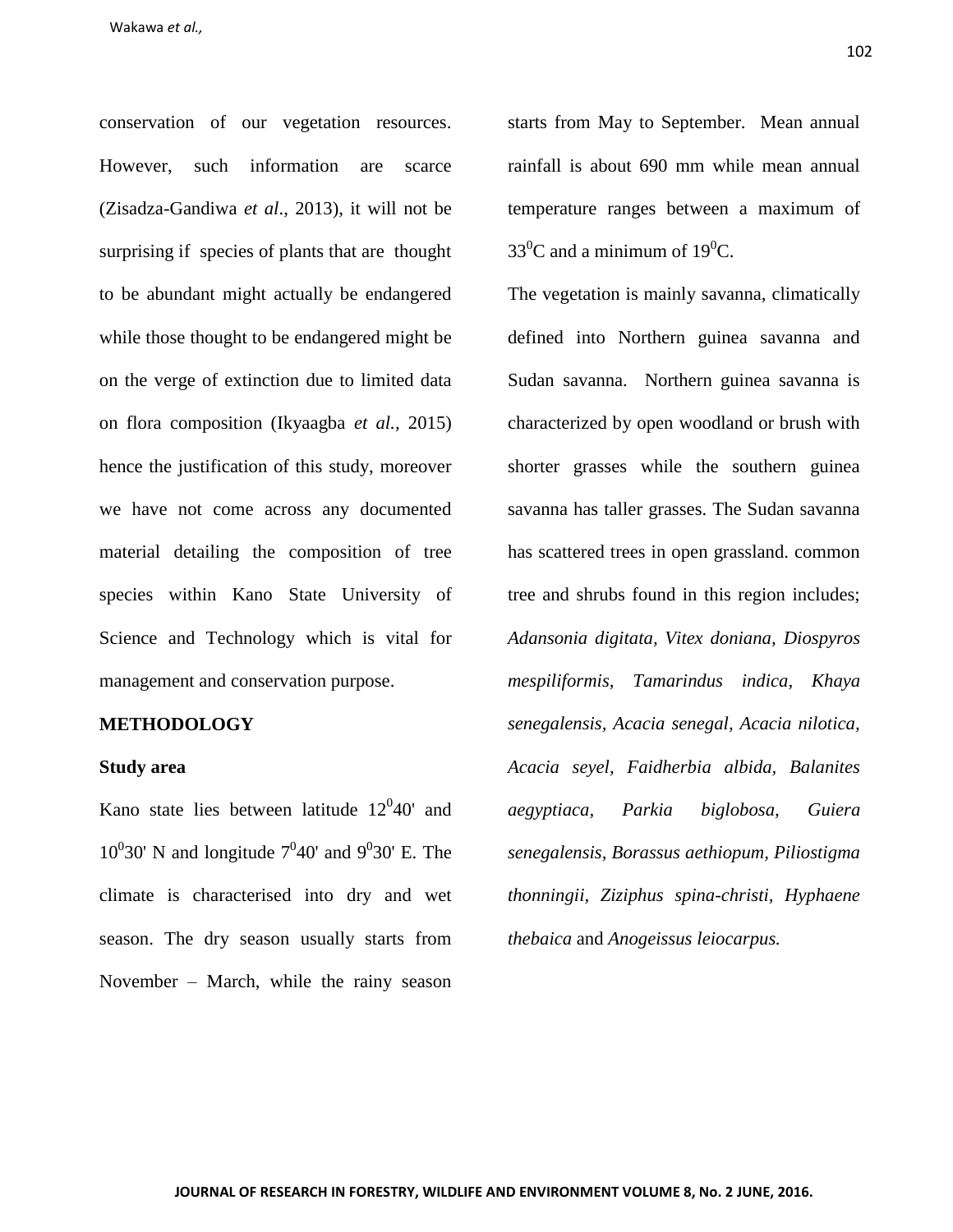

 **Figure 1: Map of Nigeria Showing Kano State in red**  *Source: www.en.wikipedia.org*

#### **Sampling procedure and data analysis**

The entire university environment includes; the commercial secondary school, technical secondary school, main university campus and the university farm from which total enumeration of all trees was carryout. The data was analysed using descriptive statistics. Spreadsheet package (Microsoft Excel) was used to plot histogram.

#### **RESULTS**

Results obtained from this study indicates that, there were eight thousand two hundred

and sixty seven tree stands (8267) within Kano State University of Science and Technology representing forty (43) species of tree cutting across twenty one (21) family and thirty seven (37) genera (Table 1). *Azadirachta indica* recorded the highest frequency (tree stands) of 3959 as well as percentage frequency of 47.89% while *Eucalyptus camaldulensis* recorded 2701 frequency and percentage frequency of 32.67%. *Khaya* senegalensis recorded 240 frequencies and a percentage frequency of 2.9% making it the indigenous tree species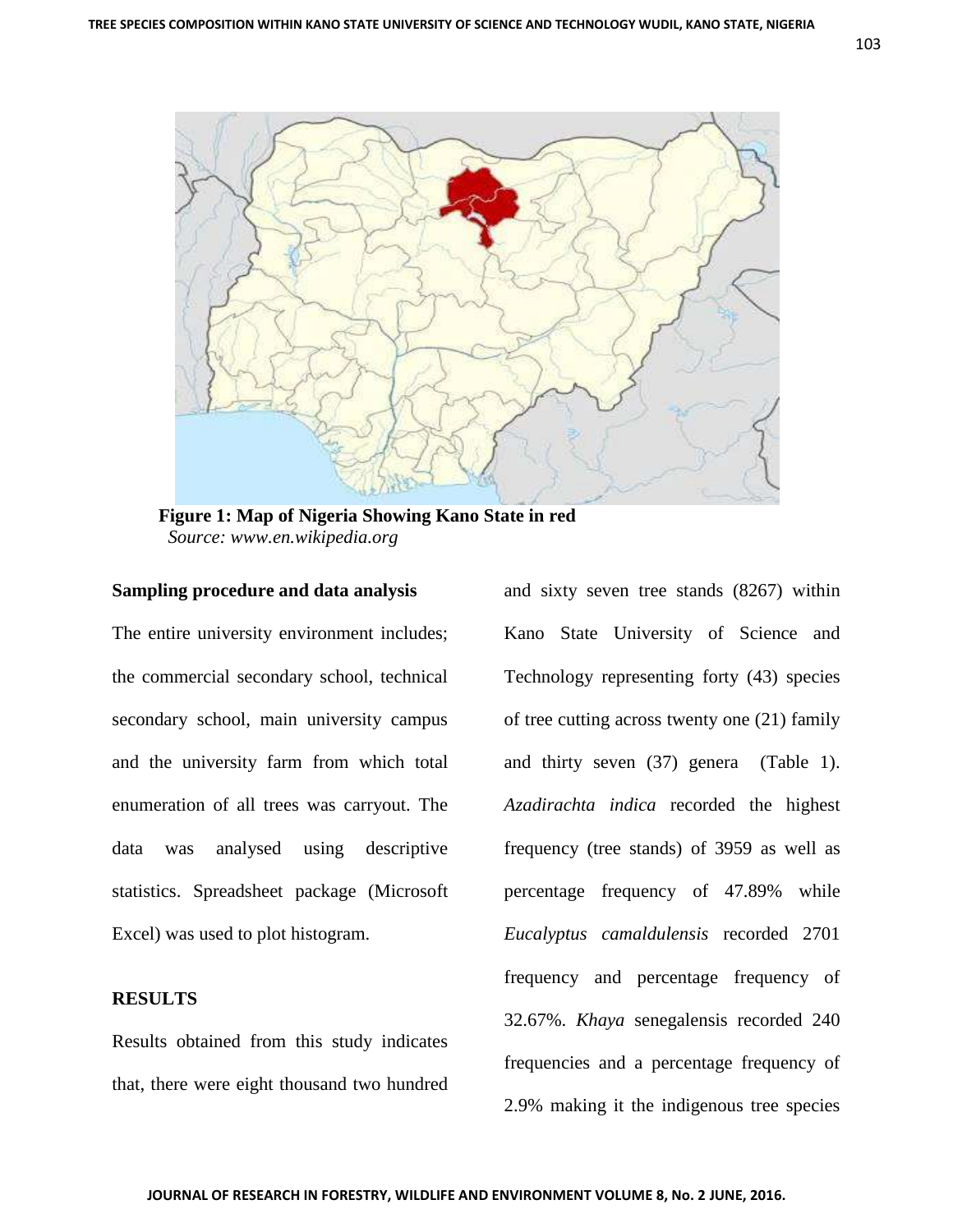with the highest frequency and percentage frequency (Table 1). *Psidium guajava* a fruit tree recorded 190 frequencies and 2.29% frequency followed by *Casuarina*  e*quisetifolia* with 122 frequencies and 1.48% frequency (Table 1). *Adansonia digitata* recorded 121 frequencies and 1.46% frequency (Table 1). *Borassus aethiopum, Celtis integrifolia* and *Sclerocarya birrea* recorded the least frequency and percentage frequency of 1 and 0.01% respectively

(Table 1). The family Fabaceae recorded the highest frequency and percentage frequency of 11 and 52.38% respectively while *Anonaceae, Apocynaceae, Arecoideae, Balanitaceae, Bignoiaceae, Ebenaceae, Lamiaceae, Rhamnaceae, Sapotaceae, Ulmaceae, Verbenaceae* has the lowest number of representation with each recording 1 and 4.76% frequency and percentage frequency respectively (Figure 2 and 3).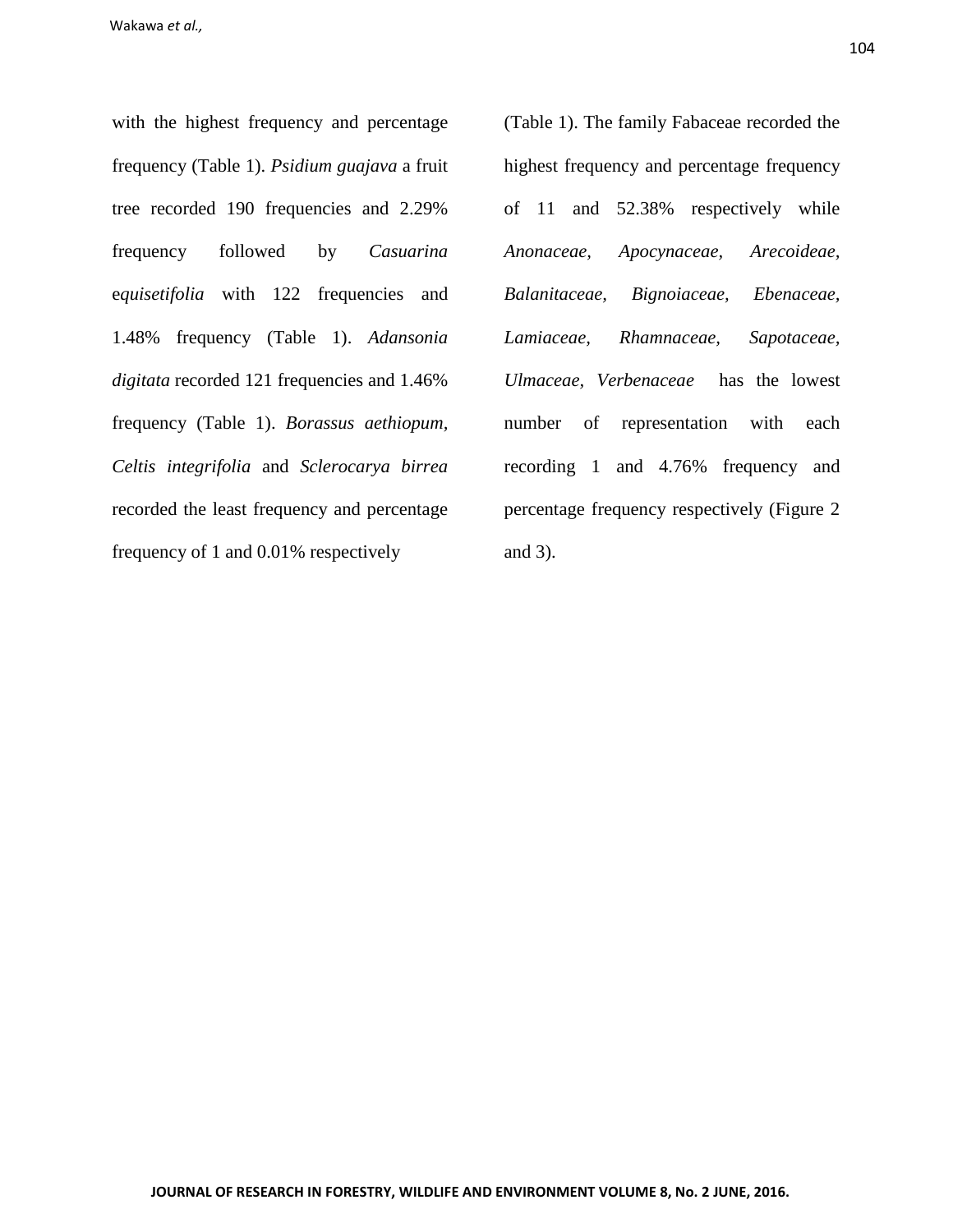| S/No           | Species Name             | Family        | Life form  | Frequency      | % Frequency |
|----------------|--------------------------|---------------|------------|----------------|-------------|
| 1              | Acacia nilotica          | Fabaceae      | Tree       | 85             | 1.03        |
| $\overline{c}$ | Acacia senegal           | Fabaceae      | Tree       | 75             | 9.91        |
| 3              | Acacia seyal             | Fabaceae      | Tree       | 30             | 0.36        |
| 4              | Adansonia digitata       | Malvaceae     | Tree       | 121            | 1.46        |
| 5              | Albizia lebbeck          | Fabaceae      | Tree       | $\overline{4}$ | 0.05        |
| 6              | Anacardium occidentale   | Anacardiaceae | Tree       | 9              | 0.11        |
| 7              | Anogeissus leiocarpa     | Combretaceae  | Tree       | $\overline{2}$ | 0.03        |
| 8              | Azadirachta indica       | Meliaceae     | Tree       | 3959           | 47.89       |
| 9              | Balanites aegyptiaca     | Balanitaceae  | Tree       | 13             | 0.16        |
| 10             | Borassus aethiopum       | Arecaceae     | Tree       | 1              | 0.01        |
| 11             | Casuarina equisetifolia  | Casuarinaceae | Tree       | 122            | 1.48        |
| 12             | Ceiba pentandra          | Malvaceae     | Tree       | 3              | 0.04        |
| 13             | Celtis integrifolia      | Ulmaceae      | Tree       | 1              | 0.01        |
| 14             | Citrus aurantium         | Rutaceae      | Tree       | 34             | 0.41        |
| 15             | Citrus sinensis          | Rutaceae      | Tree       | $\mathbf{2}$   | 0.03        |
| 16             | Dalbergia sissoo         | Fabaceae      | Tree       | 52             | 0.63        |
| 17             | Delonix regia            | Fabaceae      | Tree       | 17             | 0.21        |
| 18             | Diospyros mespiliformis  | Ebenaceae     | Tree       | 44             | 0.53        |
| 19             | Eucalyptus camaldulensis | Myrtaceae     | Tree       | 2701           | 32.67       |
| 20             | Faidherbia albida        | Fabaceae      | Tree       | 43             | 0.52        |
| 21             | Ficus iteophylla         | Moraceae      | Tree       | 11             | 0.13        |
| 22             | Ficus platyphylla        | Moraceae      | Tree       | 3              | 0.04        |
| 23             | Ficus sycomorus          | Moraceae      | Tree       | 7              | 0.08        |
| 24             | Ficus thonningii         | Moraceae      | Tree       | 17             | 0.21        |
| 25             | Gmelina arborea          | Lamiaceae     | Tree       | 14             | 0.17        |
| 26             | Hyphaene thebaica        | Arecaceae     | Tree       | $\mathbf{2}$   | 0.03        |
| 27             | Khaya senegalensis       | Meliaceae     | Tree       | 240            | 2.9         |
| 28             | Mangifera indica         | Anacardiaceae | Tree       | 119            | 1.44        |
| 29             | Nerium oleander          | Apocynaceae   | Tree       | 8              | 0.1         |
| 30             | Parkia biglobosa         | Fabaceae      | Tree       | 19             | 0.23        |
| 31             | Phoenix dactylifera      | Aracaceae     | Tree       | 9              | 0.11        |
| 32             | Piliostigma reticulatum  | Fabaceae      | Tree/Shrub | 3              | 0.04        |
| 33             | Polyalthia longifolia    | Annonaceae    | Tree       | 101            | 1.22        |
| 34             | Psidium guajava          | Myrtaceae     | Tree       | 190            | 2.29        |
| 35             | Roystonea oleracea       | Arecoideae    | Tree       | 13             | 0.16        |
| 36             | Sclerocarya birrea       | Anacardiaceae | Tree       | 1              | 0.01        |
| 37             | Senna siamea             | Fabaceae      | Tree       | 109            | 1.32        |
| 38             | Stereospermum kunthianum | Bignoiaceae   | Tree/Shrub | 9              | 0.11        |
| 39             | Tamarindus indica        | Fabaceae      | Tree       | 55             | 0.67        |
| 40             | Terminalia catappa       | Combretaceae  | Tree       | 3              | 0.04        |
| 41             | Vitellaria paradoxa      | Sapotaceae    | Tree       | 3              | 0.04        |
| 42             | Vitex doniana            | Verbenaceae   | Tree       | 8              | 0.1         |
| 43             | Ziziphus spina- christi  | Rhamnaceae    | Tree       | 5              | 0.06        |
|                | Total                    |               |            | 8,267          |             |

**Table1:** Tree species composition within Kano State University of Science and Technology Wudil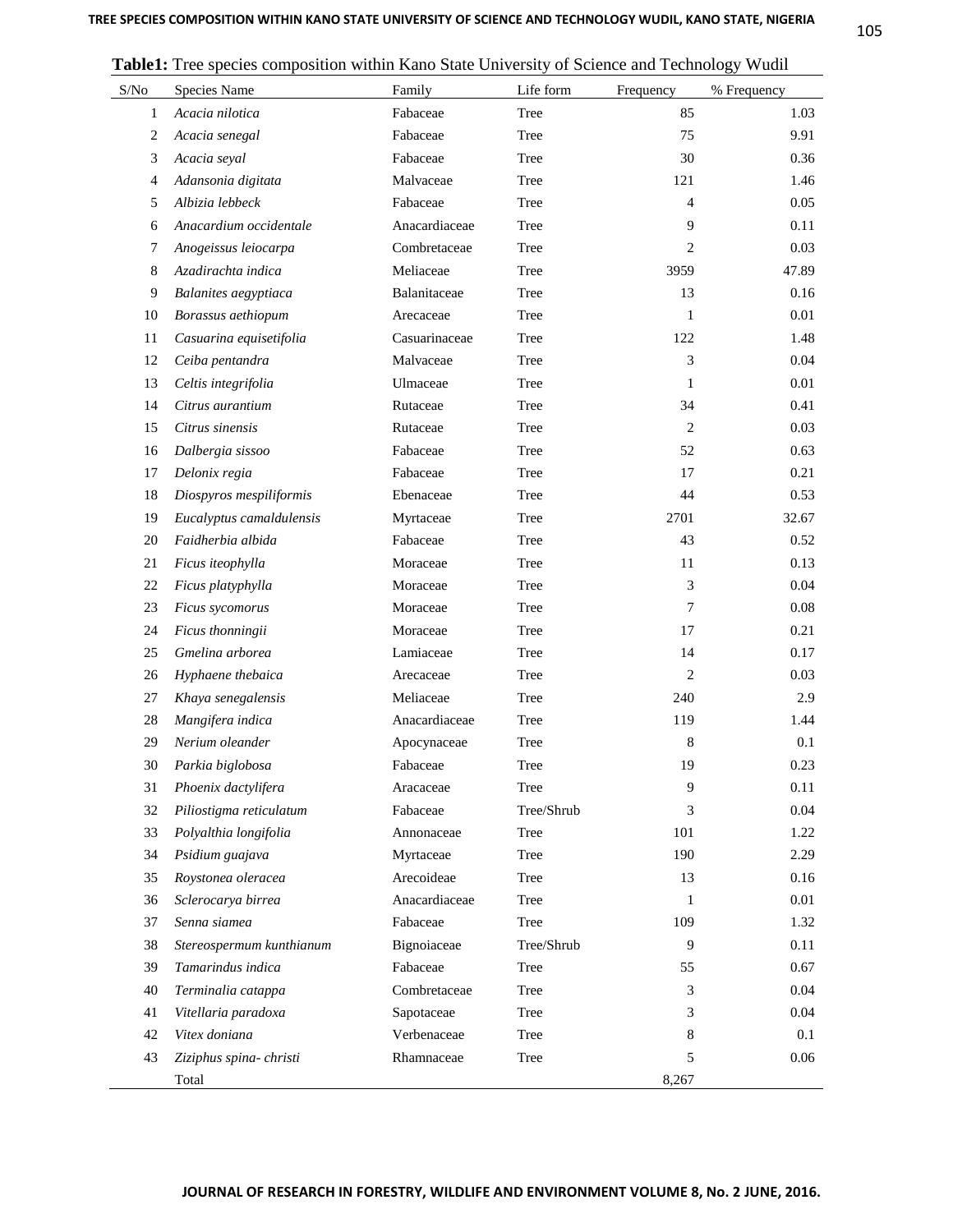

**University of Science and Technology Wudil, Nigeria**



**State University of Science and Technology Wudil, Nigeria**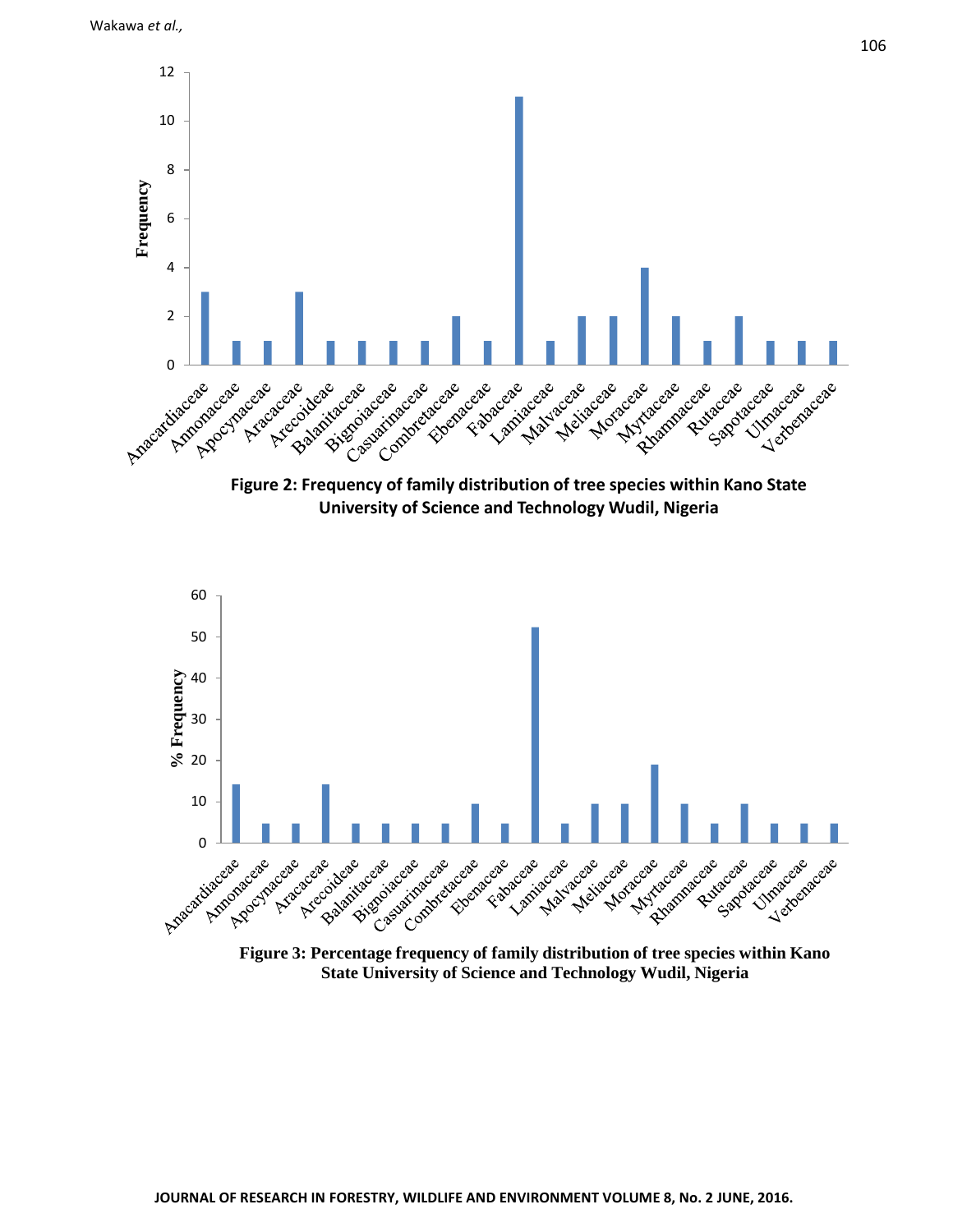#### **DISCUSSION**

Kano State University of Science and Technology Wudil house a large number of tree stands and tree species cutting across several family and genera. Although the total number of tree stands recorded is higher than that reported by Ikyaagba *et al.* (2015) and Nodza *et al*. (2013) both of whom assessed tree composition within some Nigerian universities, the number of tree species, family and genera is less. This could be attributed to the sampling intensity and the variation in ecological zones.

Vegetation cover varies from one ecological region to the other largely attributed to the difference in amount of precipitation (Aregheore, 2009). Surprisingly the number of tree stands, family as well as genera are higher than the figures recorded by Bello *et al*. (2013) in a forest reserve of Katsina State (Kogo forest reserve) which has similar climatic conditions with Kano State. Similar observation was reported by Zisadza-Gandiwa *et al*. (2013), they discovered communal land to contain more woody plant species diversity than protected area, a deviation from preconceived notion which suggest that protected areas contain large population of biodiversity than free or communal lands.

Forest reserve is expected to house many tree stand however the level of exploitation and sampling intensity could possibly be responsible for this observation. Moreover even though the University is not a protected area so to say, felling is not allowed which means the level of protection is higher and/the level of awareness and condition of living of the university community is higher than people outside. This confirms the report which suggested that illiteracy and poverty are some of the factor responsible for overdependence on fuelwood as a source of energy (Naibbi and Healey, 2013) thereby increasing the rate of deforestation as a result of fuelwood collection. Adelusi *et al*. (2002) noted that area originally perceived as forest reserves have suffered from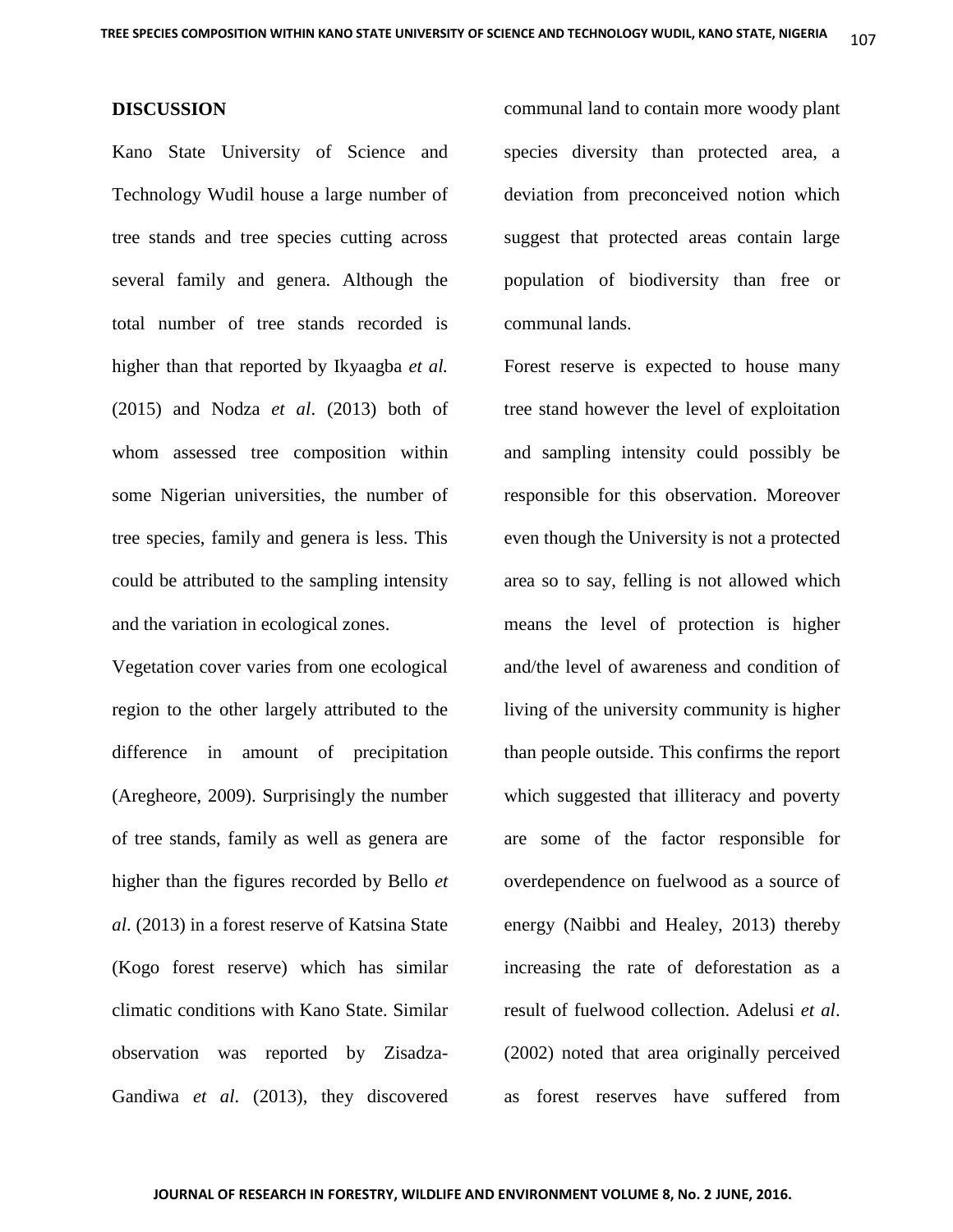Wakawa *et al.,* 108

overexploitation leading to massive decline in tree population.

*Azadirachta indica* and *Eucalyptus camaldulensis* accounts for more than 80% of the total tree stands. This is not surprising because *Azadirachta indica* and *Eucalyptus camaldulensis* has become some of the choice species for planting in Northern part of Nigeria since their introduction in Nigeria. This is attributed to the ease of establishment, fast growth rate and adaptability of these species to the region. They are planted as avenue trees, for shed as well as desertification control in most part of Northern Nigeria.

It is gratifying that indigenous tree species like *Khaya snegalensis, Casuarina*  e*quisetifolia* and *Adansonia digitata*  recorded an impressive number of stands signaling a bit of hope for the future of these species. However, species *like Borassus aethiopum, Celtis integrifolia* and *Sclerocarya birrea* recorded 1 tree stand each typical of savanna vegetation signaling the possibility of these trees disappearing in the campus in the near future if care is not taken. Similar results were reported by Tukur *et al*. (2013) when they carry out an inventory of indigenous tree species within Dutsin-Ma area in Katsina state which share similar climatic condition with Kano state. With the exceptions of Fabaceae and Moraceae, Anacardiaceae and Aracaceae, the family are poorly represented, this poor representation of tree species per family is similar to the observation made by Ikyaagba *et al.* (2015) and Nodza *et al.* (2013) implying a possible danger of such plant going into extinction in the near future (Ikyaagba *et al.* 2015) unless efforts are made towards their conservation in the campus.

#### **CONCLUSION AND**

#### **RECOMMENDATION**

Kano State University of Science and Technology Wudil house a large number of tree stands. However, majority of the tree stands are exotic trees. Though some indigenous tree species such as *Khaya senegalensis, Adansonia digitata* and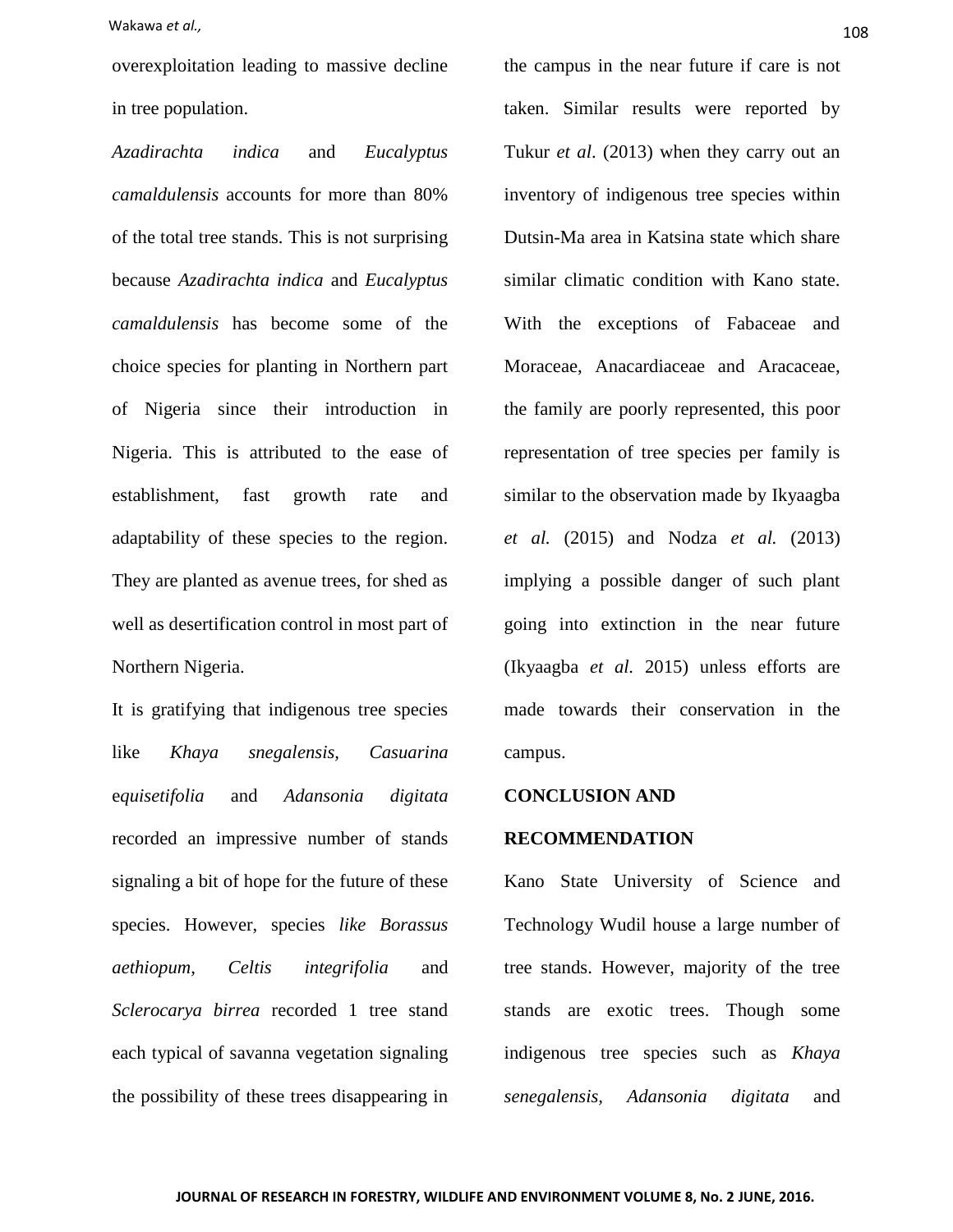*Casuarina equisetifolia* recorded an impressive number of stands, majority of the indigenous tree species recorded few numbers of stands signaling a possible danger of extinction in the campus in the near future if efforts towards the management and conservation of these species are not made. It is therefore recommended that campus tree committee which shall be saddle with the responsibility

### **REFERENCE**

- Abdulrashid, L and Yaro, A. (2014). The Role of Shelterbelt in Desertification Control: Local Perspectives, Obsevations and Analysis from Semi-Arid Areas of Katsina State, Northern Nigeria. *The International Journal of Humanities & Social Studies* 2(7):73-77. Accessed from *[www.theijhss.com](http://www.theijhss.com/)* on 15/02/2016.
- Adegbehin, J O. Omijeh, J E. and Igboanugo A. B.(1990). Trials and Growth of pines in the Northern Nigeria. *Savanna* 6:23- 45.

of conserving and managing tree species within the campus among other things should be constituted. There is also a need for further study in the future that will focus not only on composition but includes other parameters that will assess species richness, evenness, diversity and similarity. These will provide adequate information for conservation and management purpose.

- Adelusi, H.M., Agboola, O.D. and Oni, P.I. (2002). Urbanisation: implication for forest resources depletion and environmental management in Nigeria. In: Abu, J.E., Oni, P.L. and Popoola, L. (eds.). Proceedings of FAN held in Akure, Ondo State, Nigeria between 4<sup>th</sup> and  $8<sup>th</sup>$  of November 2002. Pp 69- 79.
- Adesuyi, A.O., Elumm, I.K., Adaramola, F.B and Nwokocha, A.G.M. (2012). Nutritional and Phytochemical Screening of *Garcinia kola*. *Advance Journal of Food Science and Technology,* 4(1): 9 – 12.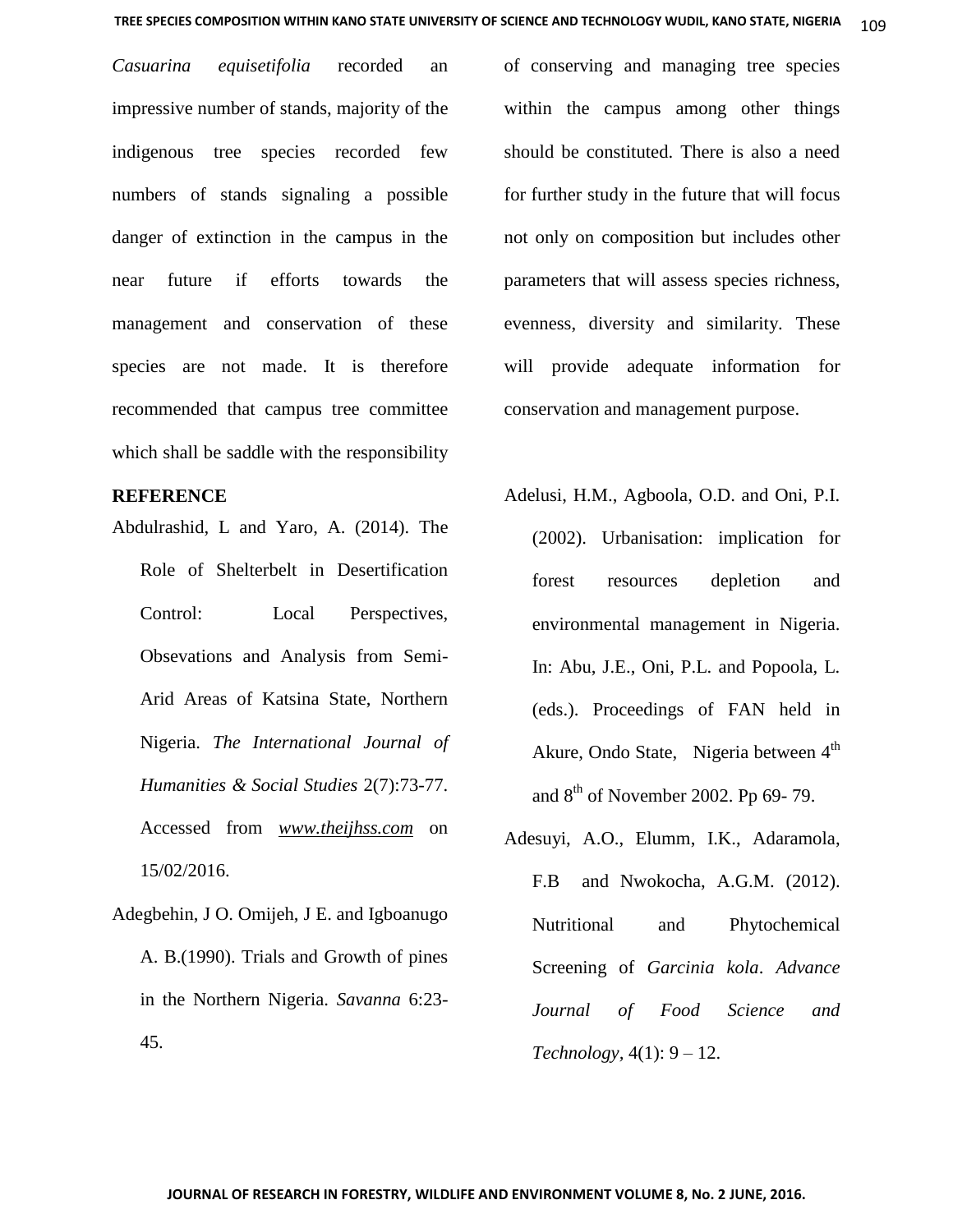Wakawa *et al.,* <sup>110</sup>

- Aregheore, E.M. (2009). Country Pasture/Forage Resource Profile Nigeria. Published by food and agriculture organization (FAO) Rome.
- Bello, A. G., Isah, A.D and Ahmad, B. (2013). Tree species diversity analysis of Kogo forest reserve in north-western Nigeria. *International Journal of Plant, Animal and Environmental Sciences* 3(3):189 - 196*.* Accessed from *[www.ijpaes.com](http://www.ijpaes.com/)* on 12/01/2016.
- Federal Government of Nigeria (FGN) (2006). Draft Report. National Capacity Needs Self-Assessment for Environmental Management. Federal Ministry of Environment.
- Federal Ministry of Environment (FMEnv) (2006). Nigeria First national Biodiversity Report, Federal Ministry of Environment, Abuja.
- Ikyaagba, T. E., Tee, T. N., Dagba, B.I., Ancha, U. P., Ngibo, K. D., and Tume, C. (2015). Tree composition and distribution in federal university of agriculture makurdi, Nigeria. *Journal of*

*research in forestry, wildlife and environment,* 7 (2):147 – 157.

- Naibbi, A. I. and Healey, R. G. (2013). Northern Nigeria's Dependence on Fuelwood: Insights from Nationwide Cooking Fuel Distribution Data. *International Journal of Humanities and Social Science,* 3(17): 160-173.
- Nodza, I.G., Abdulhameed, A and Abdullahi, M.B. (2013). A checklist and ethnobotanical assessment of tree species of Abubakar Tafawa Balewa University Yelwa Campu Bauchi, Nigeria. *International journal of Botany*, 9:56 – 63 DOI:10.3923/ijb.2013.55.63.
- Tukur, R. (2013). Access use and management of tree and shrubs in the savanna: an approach to environmental sustainability in northern Nigeria Lambert academic publishing Pp 97. Accessed from
- *[http://www.academia.com](http://www.academia.com/)* on 12/01/2016.
- Tukur, R., Adamu, G.K., Abdulrashid, I and Rabi'u, M. (2013). Indigenous Trees